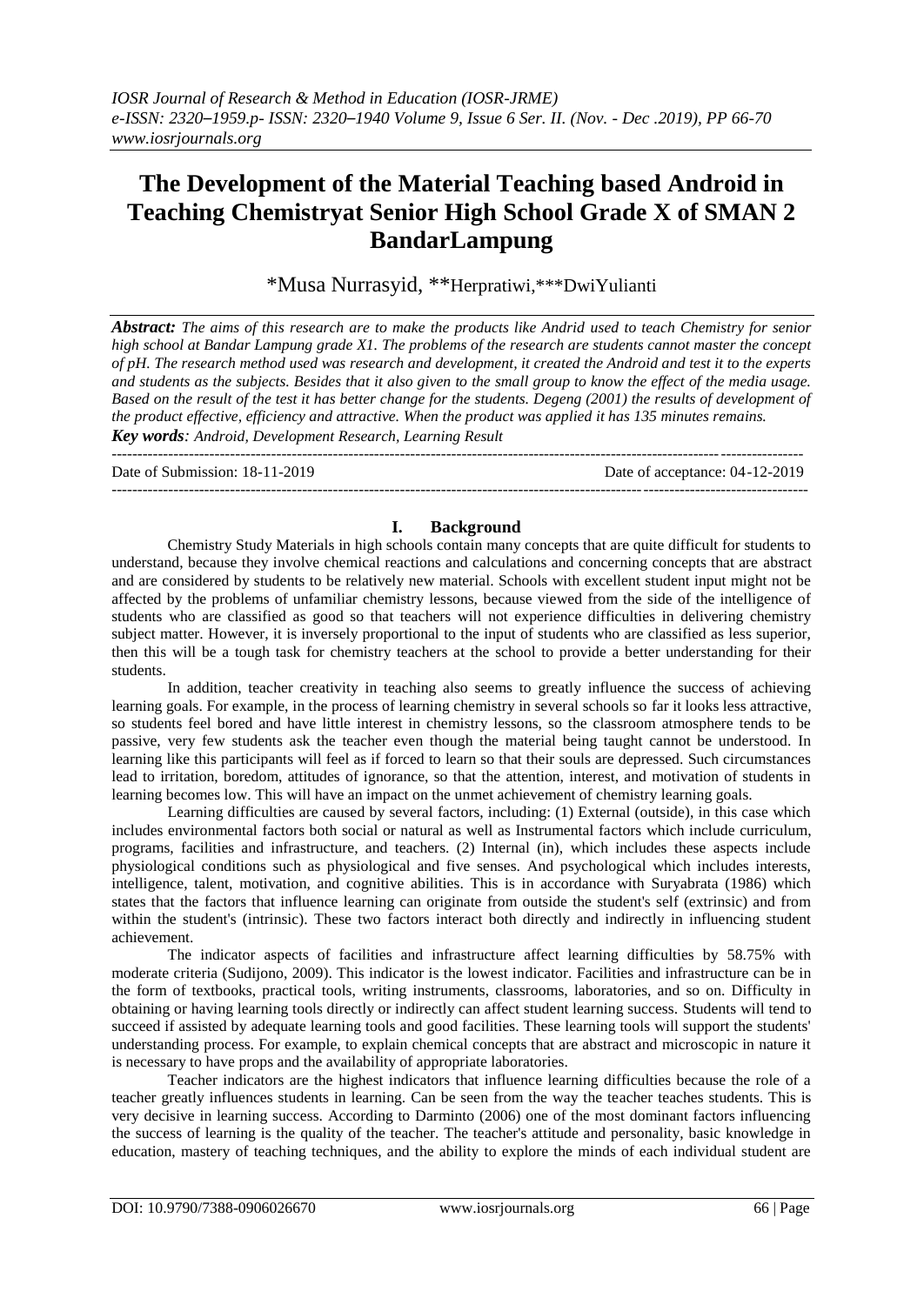very important. Therefore, the teacher as a motivator, the teacher as a facilitator, the teacher as an innovator, and the teacher as a conductor of individual student problems, need to be a reference during the educational process.

The learning process at Bandar Lampung Senior High School is still one-way, learning is still centered on the teacher (teacher center) so that makes students less motivated in learning. The use of technology-based learning media is also rarely done by teachers, even though the supporting facilities and infrastructure in schools are adequate such as wifi, LCD projectors, and laptops / computers.

Learning media must be packaged as attractive as possible so students can easily understand a material. One of the learning media that can be used to overcome the problem of low student interest in bringing books to school is the development of media in the form of pocket books. But pocket books have the disadvantage of being impractical if carried everywhere. Therefore the right teaching material that can support student learning according to the times is android-based mobile learning. The lack of variety in the media distributed is not solely the teacher's fault, but because the teacher lacks optimizing technological development.

The development of mobile technology is currently very rapid, one of the mobile devices that are currently commonly used is cell phones. Nearly 90% of students at SMK Bina Mandiri Depok already have an Android cell phone. The more students who have and use mobile devices, the greater the opportunities for the use of technological devices in the world of education.

Learning media is a hearing aid or vision for students in order to obtain a significant learning experience. Oesman, at.al (2010) one example of learning media is mobile learning and worksheets. Through mobile learning students can be made more attractive in colorful and accompanied by clearer conceptual portrayals. Students will more easily use the media because it can be used. Mobile learning has 3 advantages which can facilitate the mobility of the technology, increase the desire of students to learn increased learner mobility, and the third is to increase mobility in the learning process in the aspect of information mobility and evaluation of the mobility of the learning processes.

In addition to external factors such as learning models and media there are also internal factors that affect student achievement, one of which is the ability of memory. Memory ability is one of the factors that can affect the quality of student achievement. When confronted with material with characteristics that require a lot of memorization such as a colloidal system, of course it requires memory skills as one of the capabilities that are highly needed (Subagia, 2014: 23). The ability of memory can also be interpreted as a psychic ability to enter a store, and cause a recurrence of things of the past. the ability of memory allows students to link their knowledge in the past with the existing problem.

Smartphones have the potential to be used as a learning medium (Sulisworo, 2012). This makes the prospect of using smartphone-based learning media very good. In addition, the use of learning media through smartphones can also divert negative effects from smartphone use, such as playing games because students can learn through smartphones.

Learning media that utilize cellular telephone technology are called mobile learning. Mobile learning is an alternative learning media development. Mobile learning can be seen as a system that is seen in an effort to improve the quality of learning by trying to penetrate the limitations of space and time (Darmawan, 2016). The presence of mobile learning is intended to complement learning and provide opportunities for students to learn material that is not mastered anywhere and anytime (Fatimah & Mufti, 2014).

At present there are still very few learning media that utilize cell phones. Many students still use laptops or some even use manuals to support learning at school. By using a laptop as a learning medium it will be difficult for students to carry the device because it is heavy and seems troublesome. The teacher still uses conventional methods in teaching so that students feel bored when doing learning activities. Seeing this potential, the development of learning media by utilizing cellular phones is by making mobile learning aimed at all Android mobile platforms.

Android is a Linux based operating system intended for mobile devices. Android is the most popular operating system in the community because it has advantages such as the open source nature that gives developers the freedom to create applications (Anggraeni & Kustijono, 2013). Android can be simply interpreted as a software used on mobile devices that includes an operating system, middleware, and key applications released by Google (EMS Team, 2015).Based on the results of research conducted by Astra et al (2015) explains that the simulation lab application can be used as a learning medium for high school students because the average worthiness indicates that the application is feasible. Students can learn concepts well. Besides that students can also evaluate their knowledge by following the evaluation section.

### **II. Research Methods**

This research uses the Research and Development (R&D) method which refers to the Borg & Gall development model (Borg, 1983: 755-765). This development model consists of 10 main stages, namely (1) research and information gathering; (2) product planning; (3) product draft development; (4) initial trials; (5) revision of initial trial results; (6) field trials; (7) improvements to the product of field trial results; (8) field test;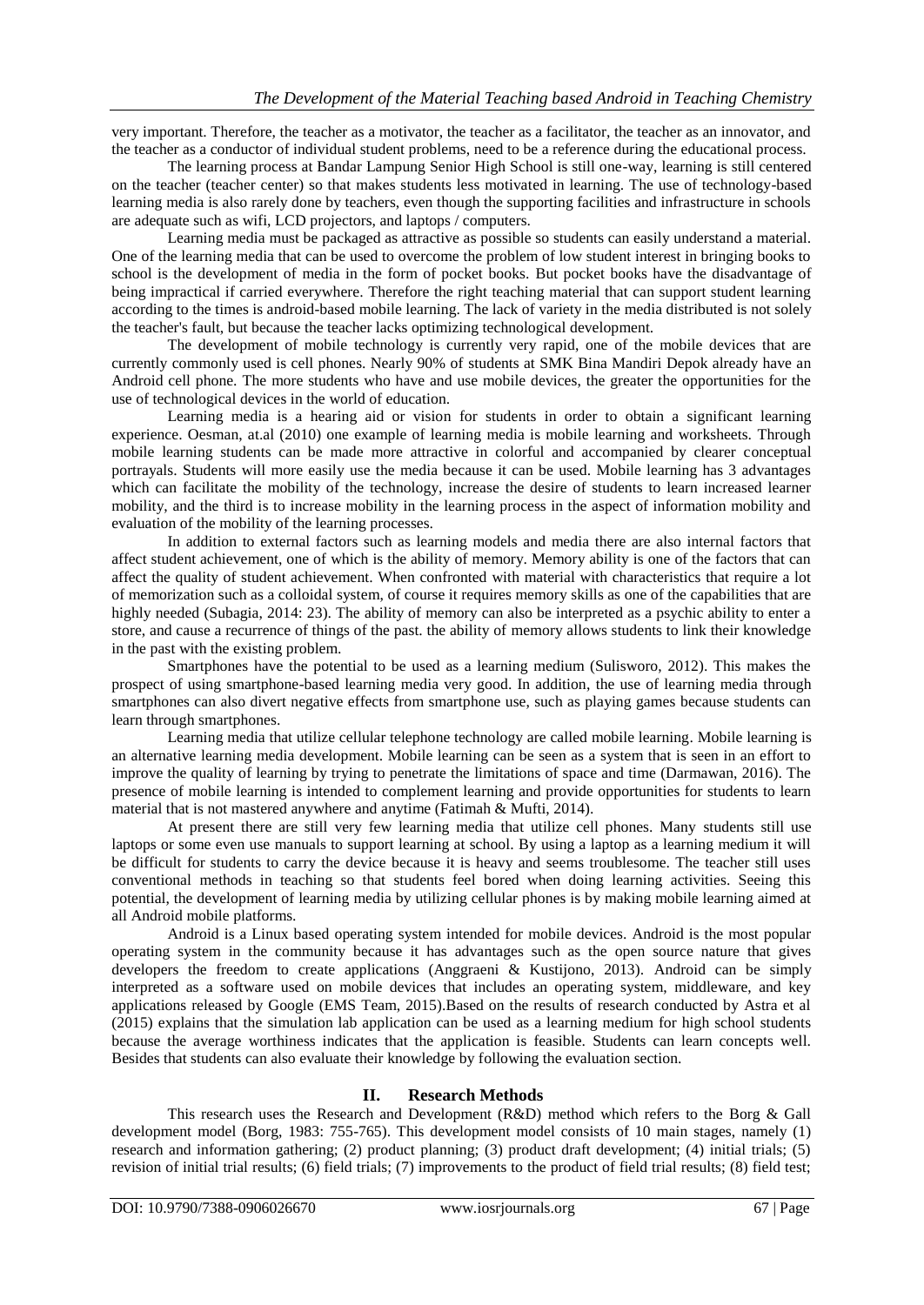(9) revision of the final product; (10) dissemination and implementation. As for this research the ten steps were adapted by grouping them into three stages, namely a preliminary study, initial product development, and product evaluation.

Before being tested on students the product of the development was validated by a learning material expert, a media expert and five chemistry teachers. Initial trials were conducted on 3 high school students, field trials by 6 high school students and field trials in one class XI of SMA 2 Bandar Lampung.The results of the media assessment both by experts, teachers and students in the form of qualitative data. Data processing is done by converting qualitative data into quantitative data, calculating the average value then categorizing the assessment. Media is considered suitable for use in learning if it is classified as sufficient.

### **III. Research Results and Discussion**

To collect information about the field needs for learning media, limited observations and interviews were conducted at SMA N 2 Bandar Lampung. Based on interviews with chemistry teachers, it is known that one of the important materials in class XI that is still difficult for students to understand is acid-base material. Students have difficulty understanding the concept of the pH of the solution and difficulty in using the right formula in calculating.

From observations and interviews with students it is known that learning chemistry is still in the form of lectures in class and very rarely use laboratories. Students learn chemistry with learning resources in the form of modules from the teacher. The use of other learning media is still very limited. As a school in the city center, most students already have a smartphone. Its use so far is still limited to personal needs and is not used as a support for learning.

Before being tested the media is validated by an expert in learning material. Media assessment by material experts is reviewed from two aspects, namely the learning aspect and the material aspect. Based on the assessment of material experts found that the material aspects obtained an average value of 4.57 and the learning aspects obtained an average value of 4.43. Overall assessment of material experts have an average score of 4.5 which is included in the excellent category. Suggestions given namely on the competency page need to be supplemented with learning objectives and indicators and improvements have been made based on expert material advice. The conclusion from the material experts is that the developed media is appropriate for use in learning.

Validation by media experts aims to determine the quality of learning media developed in terms of audio visual appearance and software engineering aspects. Judging from the aspect of audio-visual display media obtained an average value of 3.82 and software engineering aspects obtained an average value of 3.8. The average total rating by media experts was 3.81 so that the media was categorized well. Suggestions from media experts so that writing in the material menu is tidied up and the proportions of writing questions and answers in level 3 games are adjusted. Both of these suggestions have been made, while the suggestion to add a countdown timer is not carried out on the grounds that the addition of a countdown timer is feared to make students more difficult to complete each level of the game so that students take a long time to reach the last level. Based on the results of the assessment of media experts, it can be concluded that learning media is appropriate to be used as a support in learning.

Validation by the chemistry teacher was carried out before the initial trial with the aim of getting an assessment from five high school chemistry teachers. The assessment consists of four aspects, namely aspects of learning, material, audio-visual display, and software engineering. Of the four aspects of the assessment obtained an overall average score of 4.44, which means the media are categorized as very good and worthy of use as a support in learning. The chemistry teacher said that the learning media that had been developed were very good and interesting to be used in learning. Suggestions are given that the media should be able to be used via a computer or laptop so that it can be used by students who do not have an android.

After going through the validation process both by material experts, media experts and by media chemistry teachers then were tested on 3 high school students to get an initial response. The three students chosen represent high, medium and low ability students. Based on the calculation results, it is found that the assessment of learning aspects is 4.4 and the aspects of media display is 4.37. The average total for the initial trial was 4.38, which means the media was categorized as very good so it was suitable to be used as a support in learning. In the initial trial the students stated that the media was interesting and made students enthusiastic to complete all levels.

Field trials were conducted to obtain responses to the media in the medium group consisting of 9 high school students. The evaluation in the field trials stated that the learning aspects and media display had a total average of 4.28 with details of the learning aspects of 4.17 and the media display aspect of 4.4. This means that the learning media developed are categorized as very good and fit to be used as a support in learning.In the field trials the students stated that the learning media were interesting and good. Some students commented on the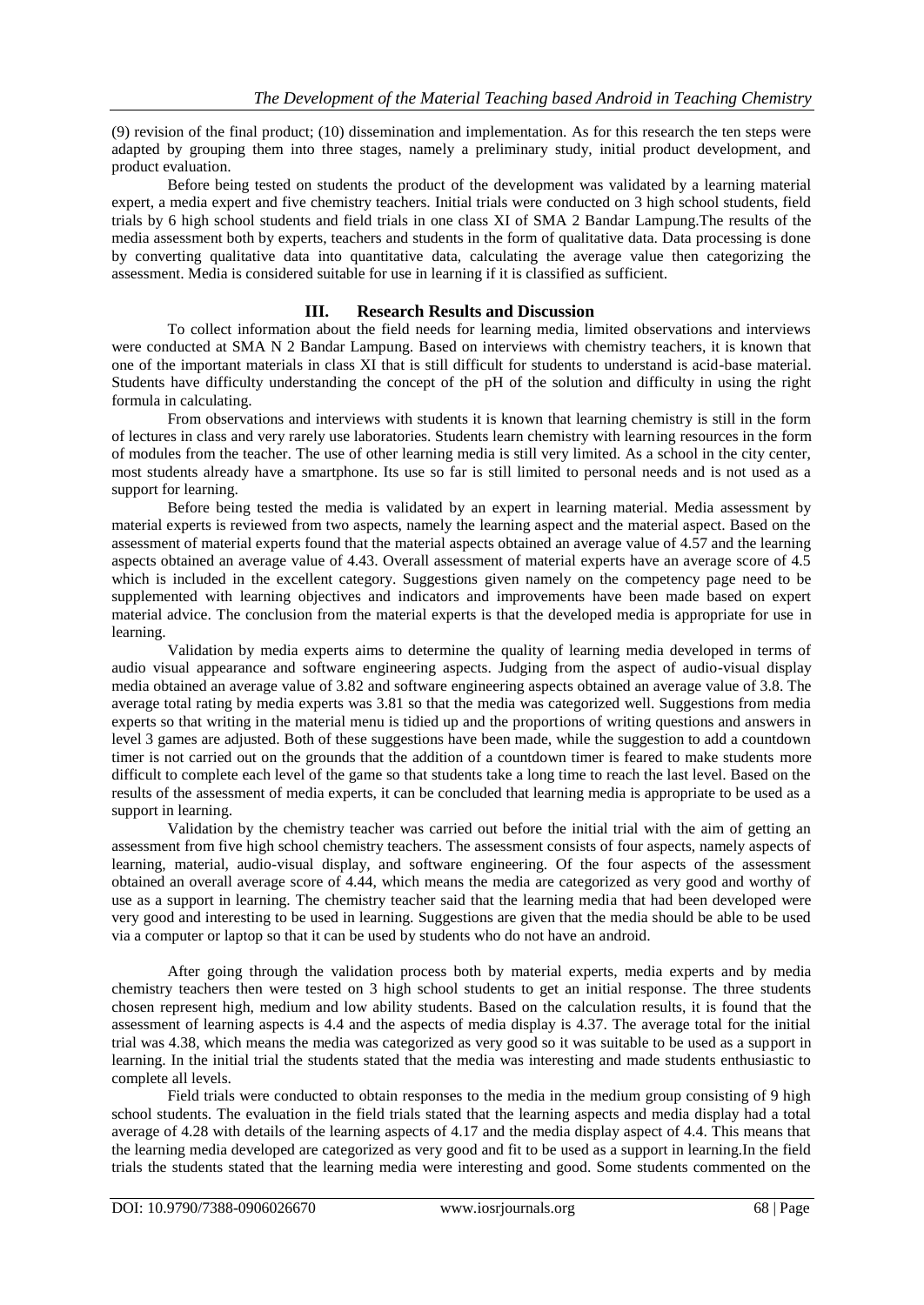music used and suggested adding animation to make the material menu more interesting. Based on the results of the field trials, improvements were made to further carry out field trials.

The field test was conducted by testing the media to a group of class XI students of SMA N 2 Bandar Lampung, totaling 21 people. Field test results show that the learning aspect obtained an average score of 3.94 while the media display aspect has an average score of 3.88. The average total score for the field test was 3.91, which means the media was categorized as good and suitable to be used as a support in learning. Based on media assessments that have been done both by material experts, media experts, chemistry teachers and also students can be done by calculating the average value to assess the media as a whole. This final assessment aims to determine the feasibility of the media as a support in learning chemistry.The average value of the media as a whole can be seen in Table 1.

| Number | $\cdot$ I E $\cdot$ |        |              | valuator          |                              | Average |  |                      | Average Maximum |
|--------|---------------------|--------|--------------|-------------------|------------------------------|---------|--|----------------------|-----------------|
|        | M                   | e di a |              | Exper             |                              |         |  |                      |                 |
|        |                     |        |              |                   | Material Expert              |         |  |                      |                 |
|        |                     |        |              |                   | Chemistry teacher            |         |  |                      |                 |
|        |                     |        |              | e<br>$\mathbf{n}$ |                              |         |  |                      |                 |
|        |                     |        |              |                   |                              |         |  |                      |                 |
|        |                     |        | $\mathbf{P}$ | $\Omega$          | $\mathbf{v}$<br>$\mathbf{r}$ |         |  | Very good   Very goo |                 |

| <b>Table 1 The Evaluation of Media</b> |  |
|----------------------------------------|--|
|----------------------------------------|--|

Table 1 informs that the average total media rating is 4.24, which means the media quality criteria are classified as very good. From this it follows that the Android-based chemistry learning media is feasible to be used as a support in learning.The results of the learning achievement of the realm of skills in the experimental class I (media) the average achievement of skills in students with high memory abilities was 77.12 while students with low memory abilities were 72.45. While the experimental class II (android-based mobile learning media) had an average learning achievement in the realm of knowledge in students with high memory abilities of 83.61, in students with low memory abilities of 77.40.According Herpratiwi (2009) identified that constructivist learning theory that learning events are basically no longer like the previous concept of a lecturer or educator transferring knowledge to participants but students find a problem and the purpose of each learning material. This means that knowledge is also not something that already exists but a process that is developing continuously. In this process the activeness of a person is crucial in developing his knowledge.

In addition to effectiveness tests, researchers also test efficiency. This test is used to find out what is used in learning to use interactive multimedia whether it is less (efficient) or more than a predetermined amount of time. The recapitulation of time spent in learning using interactive multimedia is presented in the following table:

| Learning Activity       | Time         | Required                               | Ti<br>m e<br>u.<br>e d<br>S. |        |  |
|-------------------------|--------------|----------------------------------------|------------------------------|--------|--|
|                         | Lesson hours | Minute                                 | Lesson hours                 | Minute |  |
| Learning Activity       |              | $2 \times 45$ :<br>90                  |                              |        |  |
| Learning Activity2      |              | $1 \times 45$ :<br>45                  |                              |        |  |
| Learning Activity 3     |              | $4\overline{5}$<br>$\mathbf{x}$<br>135 |                              |        |  |
| n<br>m<br>u<br>$\Omega$ |              | 0                                      |                              |        |  |

**Table 2 the result of efficiency**

The time needed to learn speaking skills on the pH understanding material by using Android-based teaching materials developed by researchers, the time needed is only about 3 x 45 minutes. While the use of modules requires more time. In learning to understand pH, the teacher takes about 6 x 45 minutes. The efficiency of learning is measured by key indicators referring to time. This result is based on the opinion of Degeng (2001: 172). Degeng provides indicator signs in the form of questions that must be answered to find out the efficiency of learning. How much time does it take for students to reach the stated learning goals? How many personnel are involved in implementing learning? How is the use of learning resources designed for learning? The answers to these questions will give an idea of the level of learning efficiency. In this study the calculated efficiency is the efficiency from the aspect of time.

The equation used to calculate the efficiency of learning success is formulated by Carol (Miarso, 2009: 255) as follows:If the time spent by students to learn interactive multimedia is less or equal to the planned time allocation. The results of product efficiency calculations with regard to learning time have an efficiency value of 135 minutes. The analysis is: 1) if the time spent by students is the same as the time needed by students. 2) If the time spent is greater than the time required by students. 3) If the time spent is less than the time required by students.